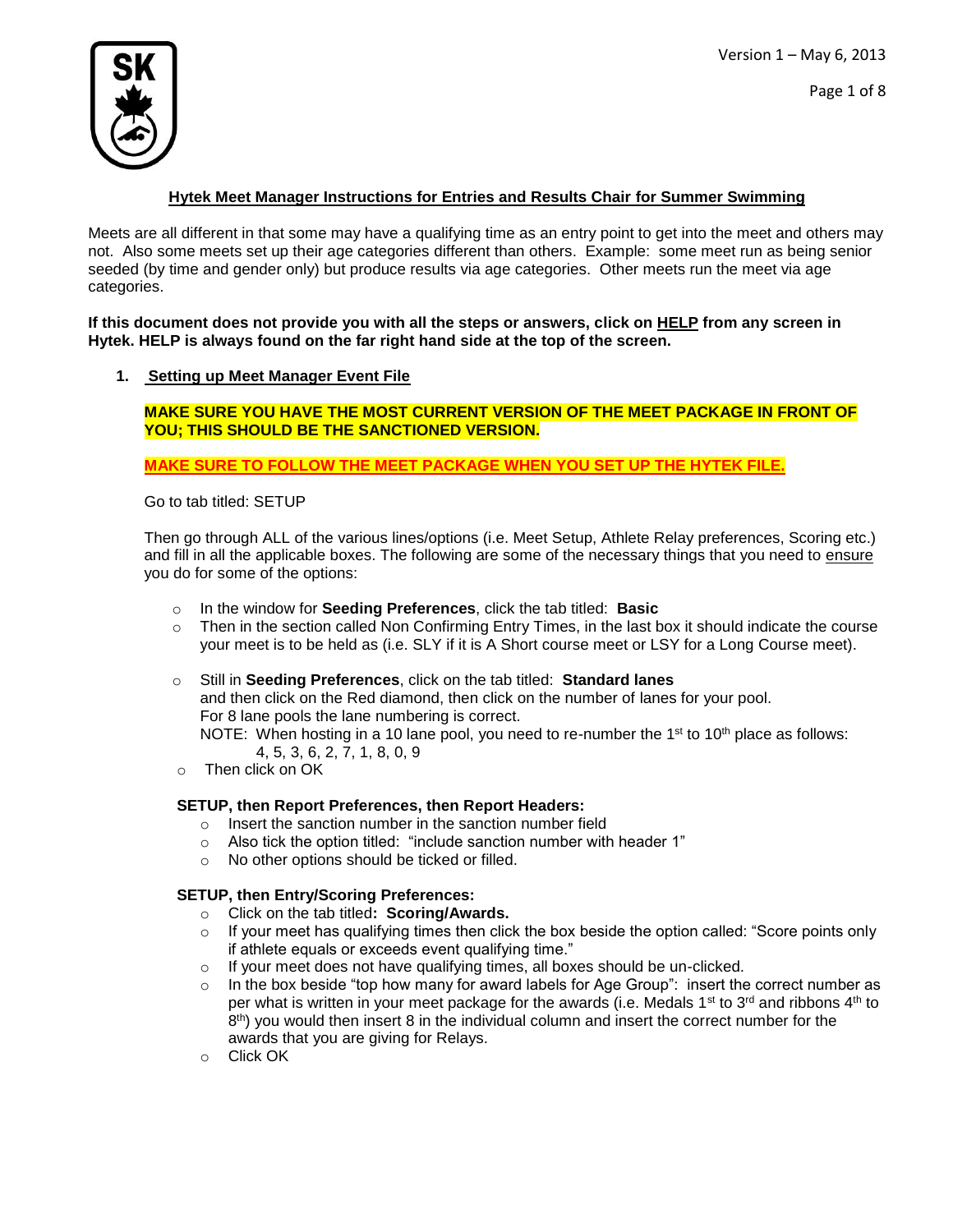Page 2 of 8

#### **SETUP, then Entry/Scoring Preferences**:

- o Click on tab titled: **Entries/Entry Limits**
- o Most boxes can be left blank
- o In the box titled: "Entries must have been preformed on or after" Insert the date that is *used in the meet package*. If the meet package does not say anything about when swimmers times can be used from leave blank
- $\circ$  Basically you will tick any appropriate boxes that pertain to your meet package.
- o **Entry limits:**
	- Maximum entries per athlete including relay = refer to meet package. If individual entry limit is 7 and max number of relays a swimmer can be is 2 you would enter 9 in this box.
	- Maximum individual entries per athlete  $=$  refer to meet package (i.e. 7)
	- $\blacksquare$  Maximum relay entries per athlete = refer to meet package (i.e. 2)
	- **Box titled: "Warn if entry limits exceeded" put in a check mark**
	- Do not put a check mark in the last box for count relay alternates
	- Click OK

#### **SETUP, then Scoring Setup**

- o Click on **Standard**
- o Enter the scoring as per Individual Events as listed in the meet package
- o Enter the scoring as per the Relay scores as listed in the meet package
- $\circ$  If not scoring the meet, then don't worry about these, can just leave with the default
- o Click on OK

### **SETUP, then Scoring Setup**

- o Click on **Alternative**
- $\circ$  Enter the scoring as per Individual events for High Point Awards (example 5,2,1) as per the meet package.
	- **Most clubs do not do High Point awards so this would be blank**
- o Click on OK

### **SETUP, then Entry Fee Surcharge**

- o If your club is charging a flat fee to enter the meet (i.e. \$65) then in the field titled: "*Athlete Surcharge"* enter the flat fee that each swimmer pays as per the meet package
- $\circ$  Or if there is both a Flat fee (i.e. \$15) plus a fee per individual event you would enter the flat fee here.
- o Click on OK

#### **Go to tab titled: Events**

You now add each of the events as per the Meet Package:

Fill in all the appropriate options:

Individual/relay Gender (tick the option Alt Gender), Age Group – the correct age for individual events as per meet package If meet is being senior seeded, then you would click on Open/Senior If an event is for something like 11 & under click on "Custom" then in the box below leave the first box empty and in the second box put 11 Distance – this is the overall distance of the event (i.e. click on 50 if the event is 50 Free) if the event is a 4 x 50 Relay then you would click on 200 Stroke Rounds (make sure to watch and click correct option for events that are Timed Finals and those that have both a Prelim and a Final) NOTE: Relays are usually always a Time Final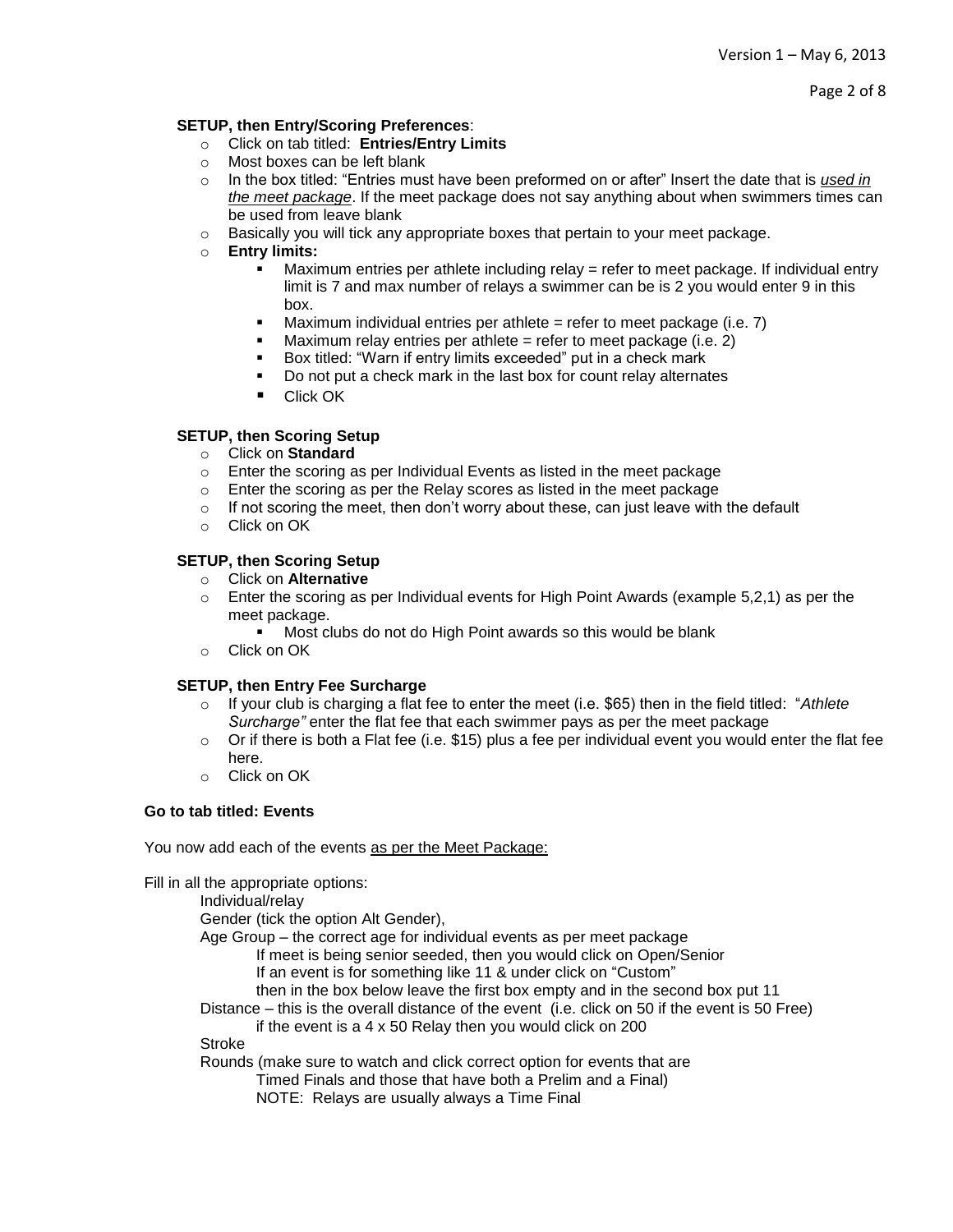#### **In the Column titled: Round 1 – Prelims or Timed Finals**

- o Everything is a default
- $\circ$  In the Heat Order box for the 800 & 1500's the option Fast to Slow needs to be ticked.
	- All other events are Slow to Fast
- o If you are running a meet that is Senior seeded but producing results via age categories, then you MUST tick on the **Multi-Age Group option**
	- NOTE: Relays are usually run via age categories so relays are not Multi aged; this just pertains to individual events**.**
	- After ticking on the Multi Age option, then click on the little square box to the left.
	- Then when the next box opens, you will add in the applicable age groups for the events as per the age group categories listed in the meet package for each gender
	- $(i.e. low age = 0, high age = 11, low age 12, high age 12 etc. for girls events and low$  $age = 0$ , high age  $= 12$ , low age 13, high age 13 etc. for boys events.
	- NOTE: pay attention because the boys and girls don't always have the same age categories
	- If the meet is Prelims and Finals, then beside each age category in the column titled: # Final Heats it will have 1 Final
	- **If the meet is a Time Final meet then this column is not labelled; you will not see it**

See picture on next page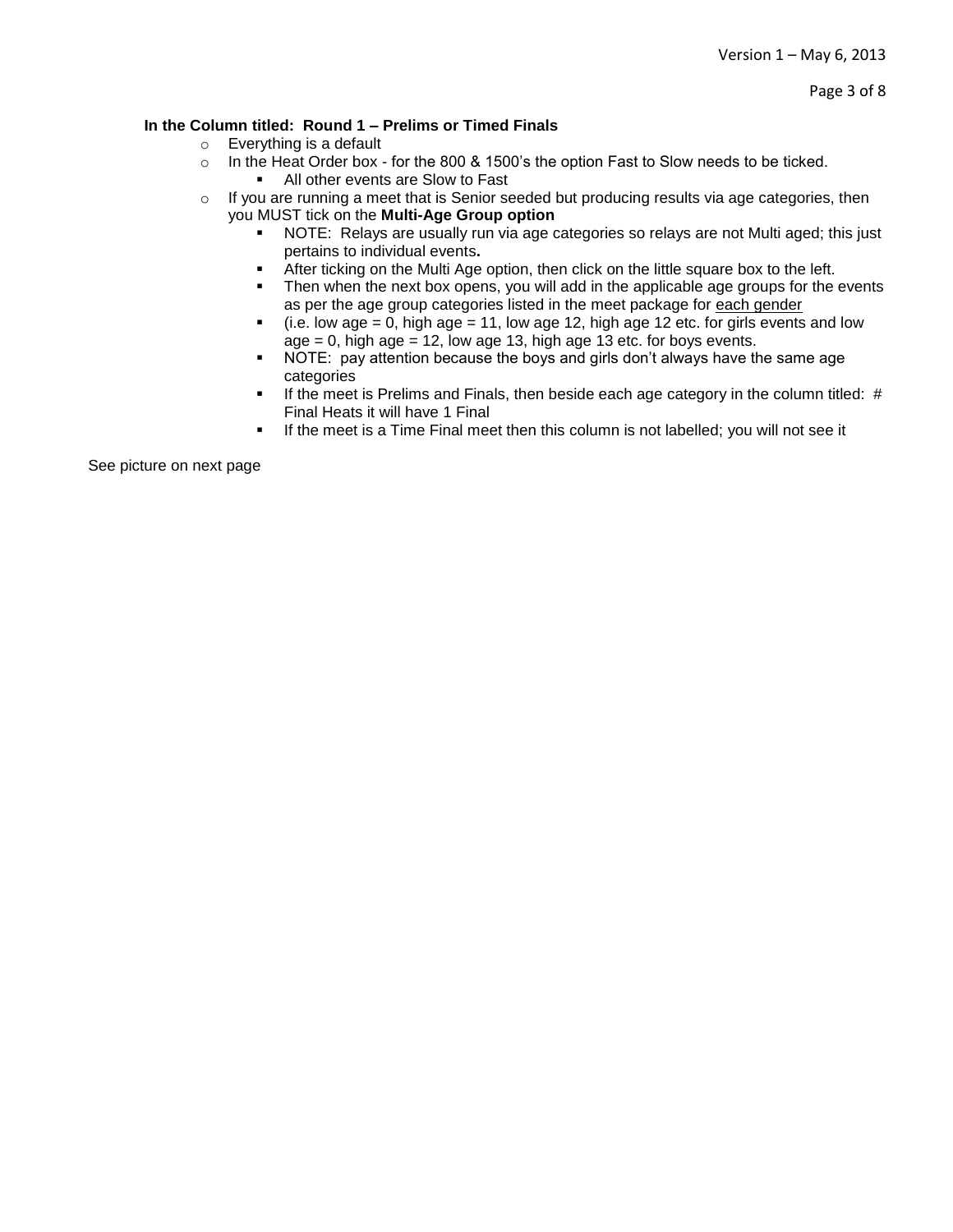|               | <b>N</b> . Events |                                                                                                                                  |                      |                       |                                          |                                                                                           |                     |                                                                                                                                                                                             |                     |                               |                             |                            |                            |                                     |  |
|---------------|-------------------|----------------------------------------------------------------------------------------------------------------------------------|----------------------|-----------------------|------------------------------------------|-------------------------------------------------------------------------------------------|---------------------|---------------------------------------------------------------------------------------------------------------------------------------------------------------------------------------------|---------------------|-------------------------------|-----------------------------|----------------------------|----------------------------|-------------------------------------|--|
|               |                   | Layout Add Edit Delete Combined Events                                                                                           |                      |                       |                                          |                                                                                           |                     |                                                                                                                                                                                             |                     |                               |                             |                            |                            |                                     |  |
| 肅             | $\Box$            | $\mathbb{R}$ X CE $\overline{\mathbb{Q}}$ $\overline{\mathbb{Q}}$ $\overline{\mathbb{Q}}$ $\mathbb{R}$ $\mathbb{R}$ $\mathbb{R}$ |                      |                       |                                          | <b>B.</b> Event Edit - Boys 200 IM                                                        |                     |                                                                                                                                                                                             |                     |                               |                             |                            |                            |                                     |  |
|               |                   |                                                                                                                                  |                      |                       |                                          |                                                                                           |                     | <b>Age Group</b>                                                                                                                                                                            |                     | <b>Distance</b>               |                             |                            |                            | <b>Stroke</b>                       |  |
|               | Gender            |                                                                                                                                  |                      | <b>Age Range</b>      |                                          | Event#: $\sqrt{2}$                                                                        |                     |                                                                                                                                                                                             |                     |                               |                             |                            |                            |                                     |  |
| $\bullet$ All |                   | C Male                                                                                                                           | $\sim$ $\sim$ $\sim$ |                       | <b>Individual / Relay</b>                |                                                                                           |                     | 6 6 and Under                                                                                                                                                                               |                     | $\degree$ 25                  | $C$ 3K                      |                            | <b>C</b> Freestyle         | C 1 mtr Diving                      |  |
| <b>Mixed</b>  |                   | Female                                                                                                                           |                      |                       |                                          | i Individual                                                                              |                     | C 8 and Under                                                                                                                                                                               |                     | 50                            | $C$ 5K                      |                            | <b>C</b> Backstroke        | 3 mtr Diving                        |  |
|               |                   |                                                                                                                                  |                      |                       |                                          |                                                                                           |                     | $\heartsuit$ 10 and Under                                                                                                                                                                   |                     | $C$ 100                       | $C$ 10K                     |                            | <b>Breaststroke</b>        | Platform Diving<br>o                |  |
|               | Evt #             | Status                                                                                                                           | Gender               | Age Grou              | C Relay                                  |                                                                                           |                     | 15 and Over                                                                                                                                                                                 |                     | $\bullet$ 200                 | $C$ 25K                     | <b>Butterfly</b>           |                            | # Dives                             |  |
|               | 1                 | Unseeded                                                                                                                         | Girls                |                       |                                          |                                                                                           |                     | <b>C</b> Open/Senior                                                                                                                                                                        |                     | $\degree$ 400                 | $C$ 1 Mile                  | (C Medley                  |                            |                                     |  |
|               | $\overline{2}$    | Unseeded                                                                                                                         | <b>Boys</b>          |                       |                                          | <b>Gender</b>                                                                             |                     | $O$ 7 - 8                                                                                                                                                                                   |                     | 500                           | $C$ 2 Mile                  |                            |                            |                                     |  |
|               | з.                | Unseeded                                                                                                                         | Girls                |                       |                                          | $\nabla$ Alt Gender                                                                       |                     | $O.9 - 10$                                                                                                                                                                                  |                     |                               |                             |                            |                            | Custom # Relay Legs (2-8)           |  |
|               | 4                 | Unseeded                                                                                                                         | <b>Boys</b>          |                       | Girls                                    | <b>Boys</b>                                                                               |                     | $@11-12$                                                                                                                                                                                    |                     | $\degree$ 800                 |                             |                            | Note:                      |                                     |  |
|               | 5                 | Unseeded                                                                                                                         | Girls                |                       |                                          | ○ Women<br>◯ Men                                                                          |                     | $@13-14$                                                                                                                                                                                    |                     | $\degree$ 1000 or 1K          |                             | Suppress Stroke Name       |                            |                                     |  |
|               | 6<br>$\mathbf{7}$ | Unseeded                                                                                                                         | <b>Boys</b>          |                       |                                          | C Mixed                                                                                   |                     | $15 - 16$                                                                                                                                                                                   |                     | $\degree$ 1500                |                             |                            |                            | <b>Rounds</b>                       |  |
|               | 8                 | Unseeded                                                                                                                         | Girls                |                       |                                          |                                                                                           |                     | $15 - 18$                                                                                                                                                                                   |                     | $\degree$ 1650                |                             |                            | ● Timed Finals             | Prelims / Finals                    |  |
|               | 9                 | Unseeded<br>Unseeded                                                                                                             | <b>Boys</b><br>Girls |                       |                                          | <b>Division</b>                                                                           |                     | @17.18                                                                                                                                                                                      |                     | C None                        |                             |                            |                            |                                     |  |
|               | 10                | Unseeded                                                                                                                         |                      |                       |                                          |                                                                                           | $\overline{\nabla}$ | C Custom                                                                                                                                                                                    |                     | C Custom                      |                             |                            | C Prelims / Semis / Finals |                                     |  |
|               | 11                | Unseeded                                                                                                                         | <b>Boys</b><br>Girls |                       |                                          | Suppress Distance                                                                         |                     |                                                                                                                                                                                             |                     |                               |                             |                            | 0 # Heats in Semis         |                                     |  |
|               | 12                | Unseeded                                                                                                                         | <b>Boys</b>          |                       |                                          |                                                                                           |                     | $\overline{\phantom{a}}$                                                                                                                                                                    |                     |                               |                             |                            |                            |                                     |  |
|               | 13                |                                                                                                                                  |                      |                       |                                          |                                                                                           |                     |                                                                                                                                                                                             |                     |                               |                             |                            |                            |                                     |  |
|               | 14                | Unseeded<br>Girls<br>Unseeded<br><b>Boys</b>                                                                                     |                      |                       | <b>Round 1 - Prelims or Timed Finals</b> |                                                                                           |                     |                                                                                                                                                                                             | □ ▽ Multi-Age Group |                               |                             |                            |                            | <b>Round 2 or Round 3 - Finals</b>  |  |
|               | 15                | Unseeded                                                                                                                         | Girls                | 10 & Und              |                                          | 6 Number of Lanes (1-12)                                                                  |                     |                                                                                                                                                                                             |                     |                               |                             |                            | 8.                         | Number of Lanes (1-12)              |  |
|               | 16                | Unseeded                                                                                                                         | <b>Boys</b>          | 11 & Und              |                                          |                                                                                           |                     |                                                                                                                                                                                             |                     | Multi-Age Group Extra         |                             |                            |                            |                                     |  |
|               | 17                | Unseeded                                                                                                                         | Girls                | $11 - 12$             |                                          | 6 Lanes for Best                                                                          | $\overline{1}$      | Heats $\Box$                                                                                                                                                                                |                     | □ Seed Multi-Age Old to Young |                             |                            |                            | Heats in Finals (1-6)               |  |
|               | 18                | Unseeded                                                                                                                         | <b>Boys</b>          | 12-13                 |                                          | <b>Assign Lanes</b>                                                                       |                     | <b>Heat Order</b>                                                                                                                                                                           |                     | $\Gamma$ Score Event          | Entry Fee                   |                            | $\Box$ # Lanes Vary        |                                     |  |
|               | 19                | C Standard<br>Unseeded<br>13-14<br>Girls                                                                                         |                      |                       | Slow to Fast                             |                                                                                           |                     | 8.00<br>Manual Seed                                                                                                                                                                         |                     |                               |                             | A - Final, B - Final Style |                            |                                     |  |
|               | 20                | Unseeded                                                                                                                         | <b>Boys</b>          | 14-15                 | Un-Seeded                                |                                                                                           |                     |                                                                                                                                                                                             |                     |                               | <b>Event Type</b>           |                            |                            | Score Prelims as Extended Final     |  |
|               | 21                | Unseeded                                                                                                                         | Girls                | 15 & Ovel             | ◯ 2 per Lane                             |                                                                                           | C Fast to Slow      |                                                                                                                                                                                             | C Standard          |                               | Multi-Class                 |                            |                            |                                     |  |
|               | 22                | Unseeded                                                                                                                         | Boys                 | 16 & Ove              | 2 per Choice                             |                                                                                           |                     |                                                                                                                                                                                             |                     | Time Trial Event              | C Open Water                |                            | Multi-Age Super Final      |                                     |  |
|               | 23                | Unseeded                                                                                                                         | Girls                |                       |                                          |                                                                                           |                     |                                                                                                                                                                                             |                     | Swim-Off Event                |                             |                            |                            | Super Final Eliminates Oldest Group |  |
|               | 24                | Unseeded<br><b>Boys</b>                                                                                                          |                      |                       | <b>Timed Finals</b>                      |                                                                                           |                     |                                                                                                                                                                                             |                     |                               |                             |                            | <b>Finals Heat Order</b>   |                                     |  |
|               | 25                | Unseeded                                                                                                                         | Girls                |                       | □ Score as A - Final, B - Final Style    |                                                                                           |                     | □ Pads at both ends - Round 1 / Semis                                                                                                                                                       |                     |                               |                             |                            | G Slow to Fast             |                                     |  |
|               | 26                | Unseeded                                                                                                                         | <b>Boys</b>          |                       | $\overline{1}$                           | # of Heats to Score (1-6)                                                                 |                     | $\Box$ Pads at both ends - Finals                                                                                                                                                           |                     |                               |                             |                            | C Fast to Slow             |                                     |  |
|               | 27                | Unseeded                                                                                                                         | Girls                |                       |                                          | Multi-age Super Seed                                                                      |                     |                                                                                                                                                                                             |                     |                               |                             | $\cap$ Custom              |                            |                                     |  |
|               | 28                | Unseeded                                                                                                                         | <b>Boys</b>          |                       |                                          |                                                                                           |                     |                                                                                                                                                                                             |                     |                               | OK                          | Cancel                     |                            |                                     |  |
|               | 29                | Unseeded                                                                                                                         | Girls                |                       |                                          | Multi-Age Groups                                                                          |                     |                                                                                                                                                                                             |                     |                               |                             |                            |                            |                                     |  |
|               | 30                | Unseeded                                                                                                                         | <b>Boys</b>          |                       |                                          |                                                                                           |                     |                                                                                                                                                                                             |                     |                               |                             |                            |                            |                                     |  |
|               | 31                | Unseeded                                                                                                                         | Girls                |                       |                                          | Standard A                                                                                |                     |                                                                                                                                                                                             | Standard B          |                               |                             | U.S. 5 Year                |                            | FINA 5 Year                         |  |
|               | 32                | Unseeded                                                                                                                         | Boys                 |                       |                                          |                                                                                           |                     |                                                                                                                                                                                             |                     |                               | <b>AGE RANGE = 0 TO 109</b> |                            |                            |                                     |  |
|               | 33                | Unseeded                                                                                                                         | Girls                |                       |                                          | Low Age                                                                                   | High Age            |                                                                                                                                                                                             |                     |                               |                             |                            |                            |                                     |  |
|               | 34                | Unseeded                                                                                                                         | <b>Boys</b>          |                       | 1                                        |                                                                                           | 11                  |                                                                                                                                                                                             |                     |                               |                             |                            |                            |                                     |  |
|               | 35                | Unseeded                                                                                                                         | Girls                | 10 & Under            | 2                                        | 12                                                                                        | 13                  |                                                                                                                                                                                             |                     |                               |                             |                            |                            |                                     |  |
|               | 36                | Unseeded                                                                                                                         | <b>Boys</b>          | 11 & Under            | 3                                        | 14                                                                                        | 15                  |                                                                                                                                                                                             |                     |                               |                             |                            |                            |                                     |  |
|               | 37                | Unseeded                                                                                                                         | Girls                | $11 - 12$             | 4<br>5                                   | 16                                                                                        |                     |                                                                                                                                                                                             |                     |                               |                             |                            |                            |                                     |  |
|               | 38                | Unseeded                                                                                                                         | Boys                 | 12-13                 | 6                                        |                                                                                           |                     |                                                                                                                                                                                             |                     |                               |                             |                            |                            |                                     |  |
|               | 39                | Unseeded                                                                                                                         | Girls                | 13-14                 | 7                                        |                                                                                           |                     |                                                                                                                                                                                             |                     |                               |                             |                            |                            |                                     |  |
|               | 40                | Unseeded                                                                                                                         | <b>Boys</b>          | 14-15                 | 8                                        |                                                                                           |                     |                                                                                                                                                                                             |                     |                               |                             |                            |                            |                                     |  |
|               | 41                | Unseeded                                                                                                                         | Girls                | 15 & Over             | 9                                        |                                                                                           |                     |                                                                                                                                                                                             |                     |                               |                             |                            |                            |                                     |  |
|               | 42                | Unseeded                                                                                                                         | <b>Boys</b>          | 16 & Over             | 10                                       |                                                                                           |                     |                                                                                                                                                                                             |                     |                               |                             |                            |                            |                                     |  |
|               |                   |                                                                                                                                  |                      |                       |                                          |                                                                                           |                     |                                                                                                                                                                                             |                     |                               |                             |                            |                            |                                     |  |
|               |                   |                                                                                                                                  |                      |                       |                                          |                                                                                           |                     | Enter up to 24 Age Group ranges to provide separate scoring and finish for each age group.<br>Age Groups cannot overlap and there can be no gaps within the lowest age and the highest age. |                     |                               |                             |                            |                            |                                     |  |
|               |                   |                                                                                                                                  |                      |                       |                                          | The highest age permitted is 109.                                                         |                     |                                                                                                                                                                                             |                     |                               |                             |                            |                            |                                     |  |
|               |                   |                                                                                                                                  |                      |                       |                                          | If the event has prelims and finals, specify how many heats in finals for each Age Group. |                     |                                                                                                                                                                                             |                     |                               |                             |                            |                            |                                     |  |
|               |                   |                                                                                                                                  |                      |                       |                                          |                                                                                           |                     |                                                                                                                                                                                             |                     |                               |                             |                            |                            |                                     |  |
|               |                   |                                                                                                                                  |                      |                       |                                          |                                                                                           |                     |                                                                                                                                                                                             |                     |                               |                             |                            |                            |                                     |  |
|               |                   |                                                                                                                                  |                      |                       |                                          |                                                                                           |                     |                                                                                                                                                                                             |                     |                               |                             |                            |                            |                                     |  |
|               |                   |                                                                                                                                  |                      |                       |                                          |                                                                                           |                     |                                                                                                                                                                                             |                     |                               |                             |                            |                            |                                     |  |
|               |                   |                                                                                                                                  |                      |                       |                                          | Swim MEET MANAGE                                                                          |                     |                                                                                                                                                                                             |                     |                               |                             |                            |                            |                                     |  |
|               | <b>H</b> start    |                                                                                                                                  |                      | Hytek Instructions fo |                                          |                                                                                           |                     |                                                                                                                                                                                             |                     |                               |                             |                            |                            |                                     |  |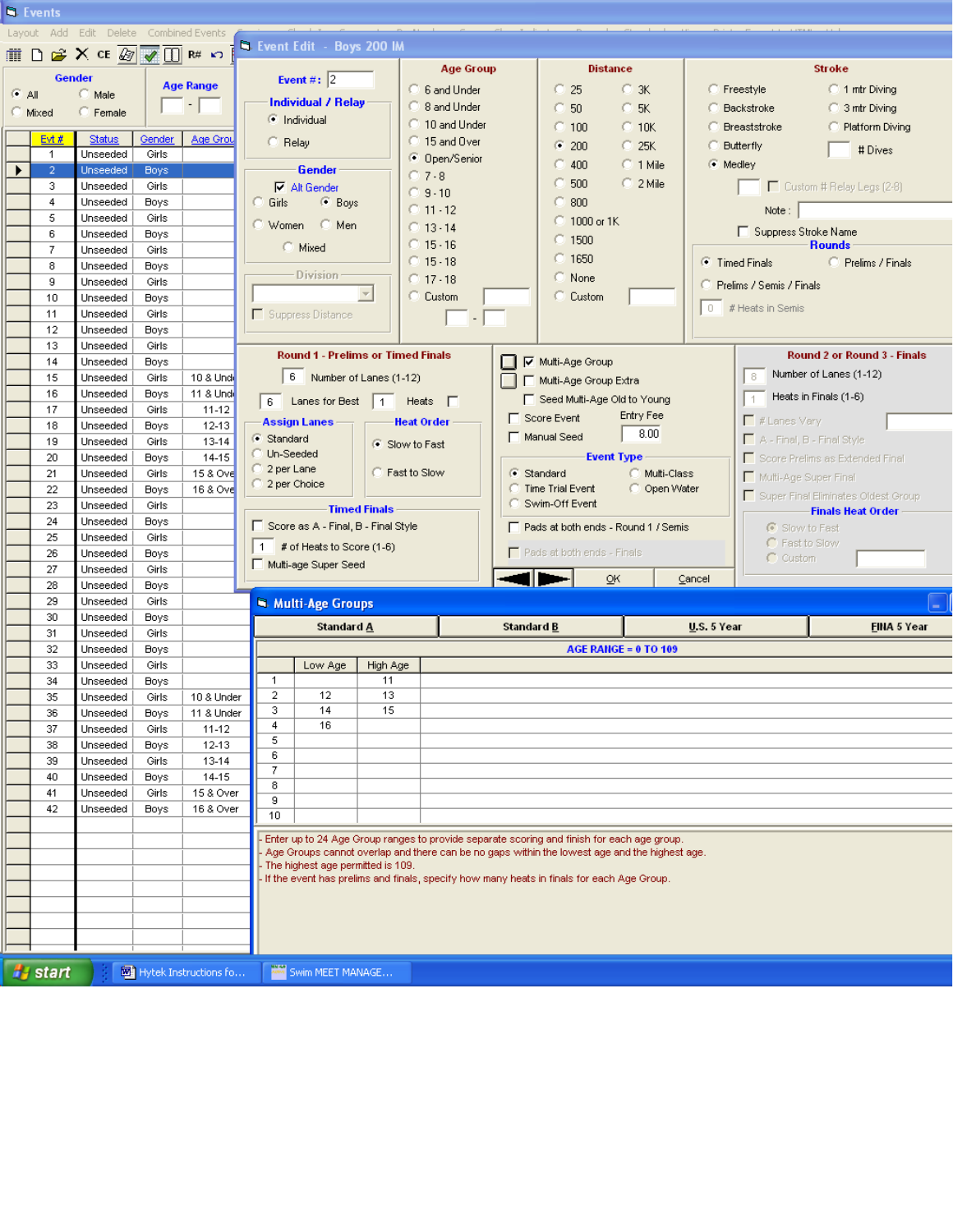# **In the Column titled: Round 1 – Prelims or Timed Finals continued:**

- o If the meet is to be scored, then you MUST tick on the box "**Score Event**"
- o For the option titled: "**Entry Fee"**
	- If it is for a Relay event, then you will need to add the Relay Team Event Fee as per
	- **•** the Meet Package
	- $\blacksquare$  If it is an Individual event you leave this at 0.00 if it is a flat fee such as \$65 to enter meet
	- **If it is an Individual event then you would enter the dollar amount per event as stated in** meet package (i.e \$7.00)

# **In the column titled: Round 2 or Round 3 – Finals**:

 $\circ$  As all Summer Club meets are Time Final meets then options are not available for you to put anything in

# **After you have finished setting up all events, while still in** *EVENTS***, click on** *SESSIONS*

- o Then click on ADD
- o Then put in session #, Session title (example: Sat April 27, 2013,) Day, and the start time as per the meet package. NOTE: not the warm-up start time, but the time that the first race will go
- $\circ$  Intervals this should be 45; leave the backstroke interval at the default of 15
- o Ignore or delete the diving time per dive
- o Now you move the events on the left over to the session schedule on the right hand side. o To move an event over, double click on it.
- $\circ$  Once you have moved an event over it will be highlighted in yellow. MAKE SURE ALL EVENTS ARE HIGHTLIGHTED.
- $\circ$  If you are running a 2 day meet, watch what you are doing; don't double click on all events and put them into session 1.

### **After you have finished setting up all the events, produce reports and physically look at them for completeness.**

To produce reports, click "*REPORTS*" from the main screen Then click on "*EVENTS"* Under the event list tab, click on "*expand multi ages*" Then click on "*Create Report*"

This gives you a report called "Event List – by Event Number"

- o Make sure all age groups are accounted for
- $\circ$  Make sure that the event numbers and order match the meet package

From the main screen click on *REPORTS* again Then click "*SESSIONS"* Then click on "*SELECT ALL*" Click on "*CREATE REPORT"*

- This gives you a report called: Session Report (Note: some referee's call this a timeline report)
	- o Does it agree to the meet package Event List?

**ONCE YOU HAVE FIXED ANY ERRORS THAT YOU FOUND BY REVIEWING THESE 2 REPORTS AND YOU ARE ABSOLUTLEY SURE THAT EVERYTHING IS CORRECT AND THAT THE TIME STANARDS ARE IN THE FILE (IF YOU ARE RUNNING A MEET WITH QUALIFYING TIMES) THEN YOU ARE NOW FINISHED WITH THE EVENT FILE AND YOU CAN EXPORT THE "EVENTS FOR TM" FILE AND UPLOAD IT TO THE NATIONAL SITE.**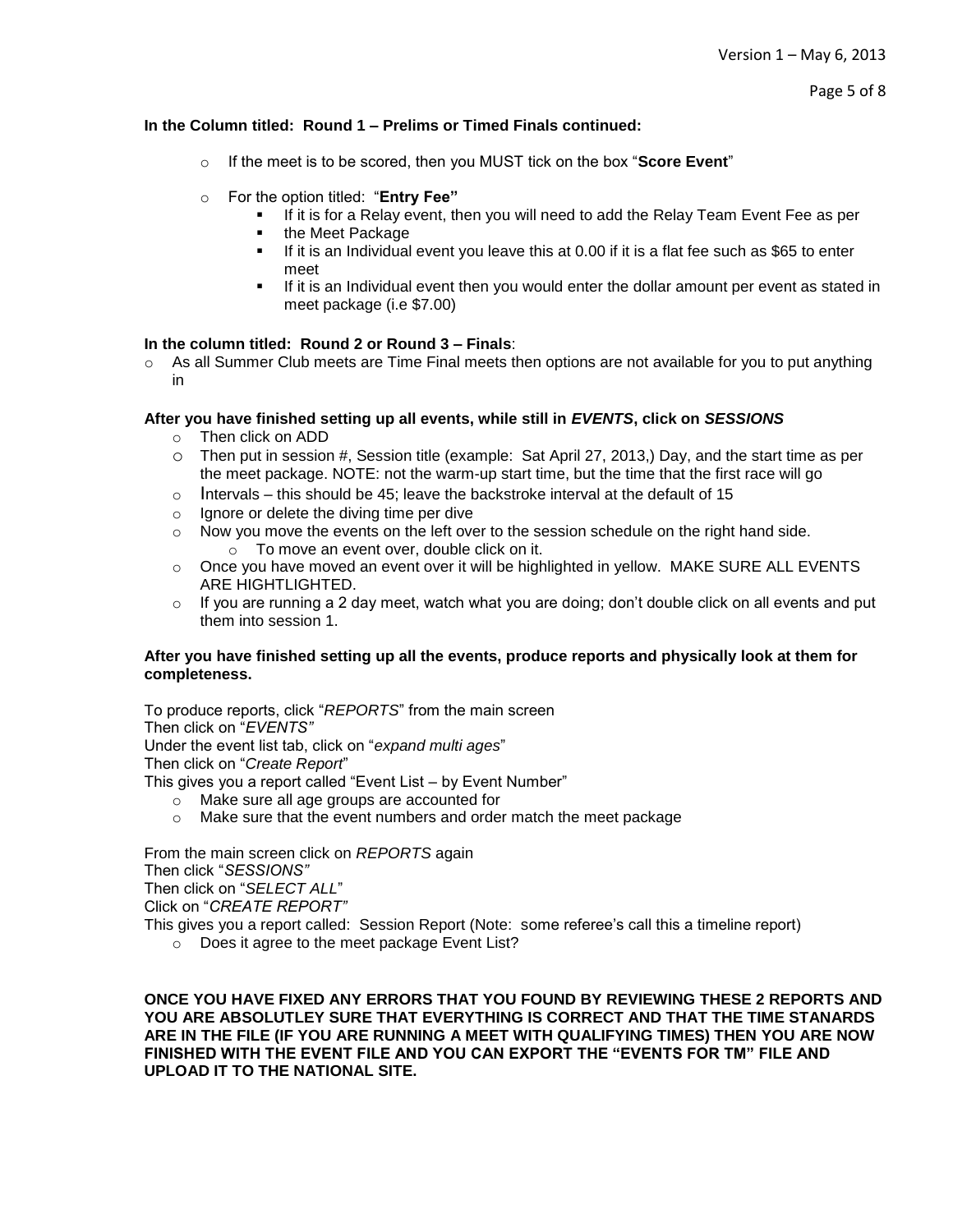# **2. HOW TO EXPORT THE EVENT FILE FOR CLUBS TO BE ABLE TO SUBMIT ENTRIES TO YOU:**

- o From the main screen click on "FILE"
- o Then scroll the cursor down to "Export" then from the Export Drop Down Menu click on "EVENTS FOR TM"
- $\circ$  A window will pop up providing you with some information. READ THIS CAREFULLY and make sure all the various things it is telling you are correct. If it is correct, click on Yes.
- $\circ$  If there is information that is not correct then click on No and go back and fix it.
- o Once you click Yes another window will open
- $\circ$  If it is a meet with qualifying times click on the down arrow beside the option "multi-cut course order and select the correct order.

For a Short Course meet the correct order is: SLY For a Long Course meet the correct order is: LSY

- $\circ$  If it is a meet with no qualifying times, this option is not available.
- $\circ$  In the box called CONVERSIONS. Read the meet package and see what it says if coaches are to convert SC times to LC if a long course meet or vice versa and click the appropriate box.
- o Click on OK
- $\circ$  A new window will open that is basically asking you where you want to export the file to? Where on your hard drive or desktop or USB drive. You can export it to wherever you want, but just pay attention to the drive letter and director. I.e. C:\ swmeets4
- $\circ$  A window will then pop up say meet event zipped successfully and gives you the name of the file and where it is located. Example Meet events-your meet name-date-001.zip
- o Click on ok
- $\circ$  Email the event file to Swim Sask and then we will have it posted on the Summer Swimming competition schedule page of the website.

### **3. IMPORTING AN ENTRY FILE INTO HYTEK MEET MANAGER**

- Clubs will email you their entry file; save the entry files all on one location on your hard drive or on a USB/flash drive.
- From the main menu click on "File"
- Then "Import",
- Then "Entries"
- It will then look for the entry file (saved to a location on your hard drive or USB/flash drive. Once you locate it, double click on it and then a message will pop up, click on OK
- Ensure that the file is for your meet.
- When importing a window called "*Import Entries*" pops up; the first 2 boxes/options are defaulted with check marks; **Keep these check marks**. Then click on OK.
- A window then pops up that says: "*Import File Progress*". This tells you the number of athletes and entries. It should match what the national system says was in the entry file. Then click OK
- If your meet is a meet with qualifying times, you need to run an Exceptions Report.
- If your meet does not have qualifying times, then you don't need this report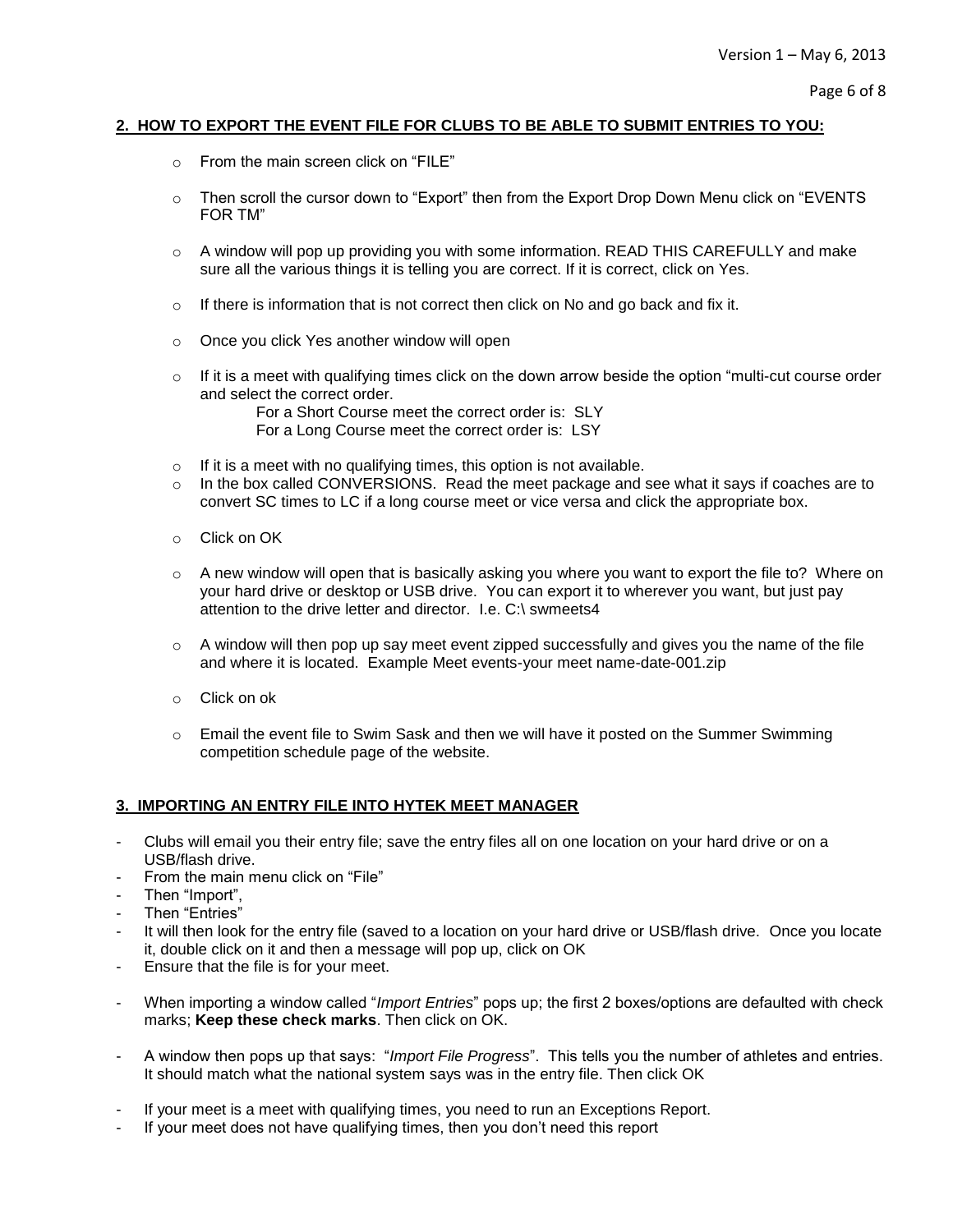# **3. IMPORTING AN ENTRY FILE INTO HYTEK MEET MANAGER CONTINUED:**

- In Hytek go to "*REPORTS*, then scroll down to: "*Exceptions report*".
- When the exceptions report window pops up you then need to click on **all** of the following options starting at the top of the window:
	- o Click on "select all"
	- o If your meet is a meet with qualifying times, then click on the box titled: "Time Standards" beside either the A or AA.
	- o Click on "Each team on a separate page"
	- $\circ$  Click on the tab titled: STDS/QUAL, and then click "Do not meet qualifying time"
	- o Click on "use entry time"
	- o Click on "sort by team"
	- o Then back up at the top of the screen click on "Create Report"

Once report is created, it will show on your screen, but you also NEED to print a hard copy of it.

This report tells you all of the swimmers who do not meet the qualifying time in any event.

You are looking for swimmers that are entered in more events that what the meet package says they can swim in as Bonus swims (i.e. if 1 QT then get to swim in 2 bonus swims for total of 3 swims). If someone on the report is in 4 swims then there is something wrong and you need to investigate and tell coach that entries are not correct for this swimmer.

# **4. Seeding the meet**

- When hosting a Short course meet, all entries need to be converted to Short Course and when hosting Long Course meet all entries must be converted to Long Course. To Convert entries go to: Under "*SET UP*", go down to "*Report Preferences,* then click on the tab titled: "*Report Formats*", and then under "*Meet Program/Results*", unclick the following option: "A*lways display actual entry time*" and then click OK
- Once you have received all entries and are happy with them, produce a Psych sheet and check for reasonableness of times. (I.e. 50 Free shouldn't have anything faster than 24 seconds. 1500 Free should not have anything slower than 30 minutes. 50 Breast should not see 24 seconds, a 200 free should not see anything faster than 1:45)
- To produce a Psych Sheet go to REPORTS, then PSYCH SHEETS
- The Psych sheets are a list all of the swimmers via time in each event.
	- Export the Psych Sheets and then email them to your Meet Referee to review.
	- To Export, click on the icon above the word "Preview"
	- Produce a Session Timeline Report and send it to the Referee as well.
	- Once you and the Meet Referee have checked the Psych sheets and they look ok, **and you are absolutely sure that you are finished everything then you can SEED the meet and produce the "***Meet Program***"**  - **Once you produce the meet program do not do any more seeding**

# **To SEED the meet**

- o From the main menu click on "*SEEDING"*
- o Go to the session list and click ALL
- o Then click on "START SEEDING" (top left corner)